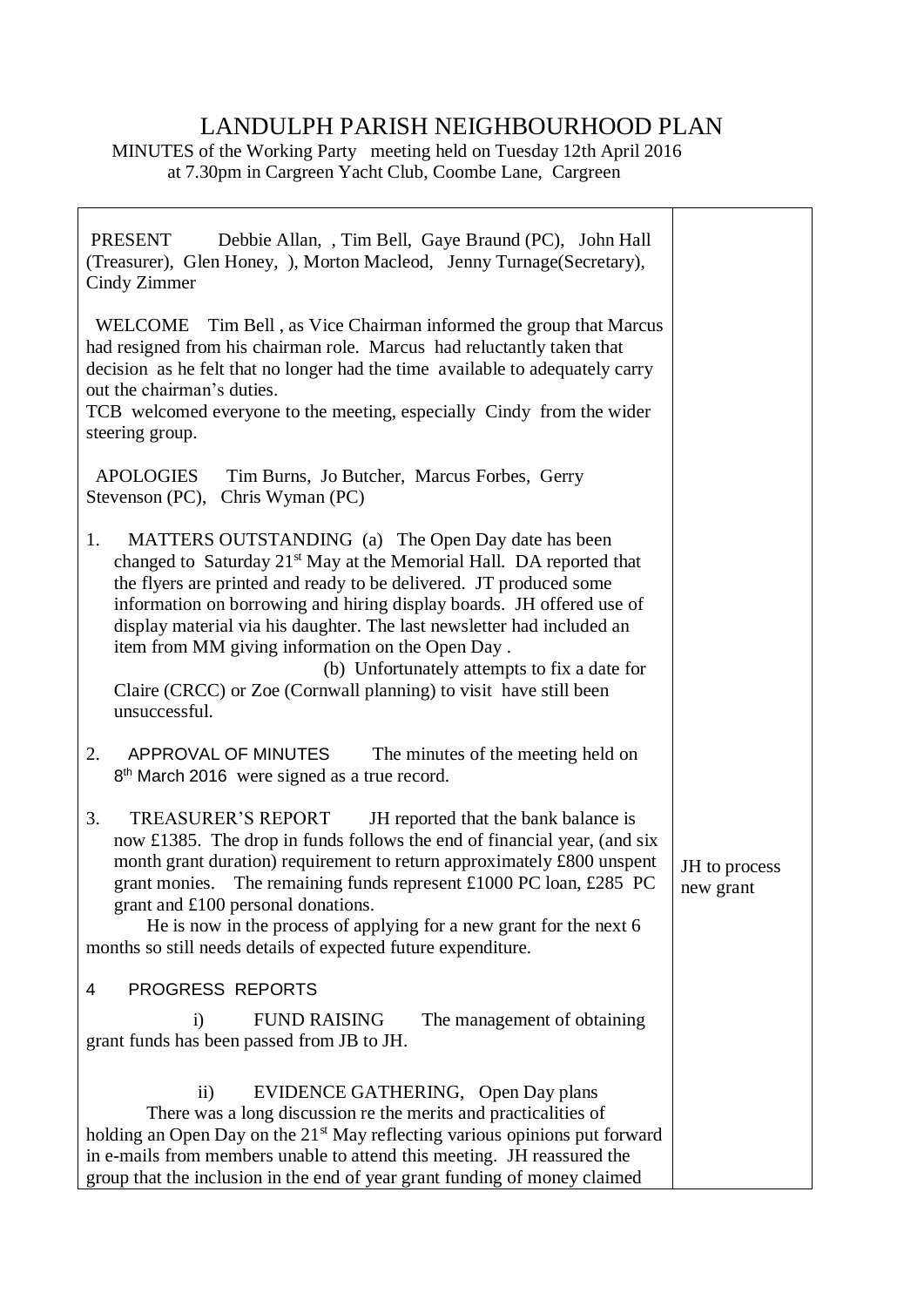| for printing the flyers would not pose a problem if the day was cancelled or<br>date changed. Several felt that as the date had been printed in the last<br>newsletter and widely circulated by word of mouth the group should make<br>the utmost effort to keep to that day.<br>The purpose of the Open Day was clarified as primarily to widen the<br>public consultation element of the plan to include everyone in the parish.<br>Secondly to explain exactly why a plan is necessary, its legal status and<br>exactly what such a plan can and can't include. To provide an opportunity<br>for the public to consider what should be the aims and objectives of a plan, to<br>consider various themes and topics to be included. The data gained from the<br>earlier focus groups, already widely circulated in a detailed report available<br>on the plan website, would be displayed in prècis form.<br>GH agreed to arrange a meeting of a task group comprising :- DA,<br>TRB, JB, JH, GH, JT very soon to decide the practical details of the Day<br>and recommend whether to go ahead or cancel. | GH to organise<br>tsk group with<br>DA, TRB, JB,<br>JH and JT |
|-------------------------------------------------------------------------------------------------------------------------------------------------------------------------------------------------------------------------------------------------------------------------------------------------------------------------------------------------------------------------------------------------------------------------------------------------------------------------------------------------------------------------------------------------------------------------------------------------------------------------------------------------------------------------------------------------------------------------------------------------------------------------------------------------------------------------------------------------------------------------------------------------------------------------------------------------------------------------------------------------------------------------------------------------------------------------------------------------------------|---------------------------------------------------------------|
| <b>COMMUNICATIONS PAPER BASED</b><br>iii)                                                                                                                                                                                                                                                                                                                                                                                                                                                                                                                                                                                                                                                                                                                                                                                                                                                                                                                                                                                                                                                                   |                                                               |
| <b>COMMUNICATIONS WEB BASED</b><br>iv)                                                                                                                                                                                                                                                                                                                                                                                                                                                                                                                                                                                                                                                                                                                                                                                                                                                                                                                                                                                                                                                                      |                                                               |
| <b>LAND SURVEYS</b><br>V)                                                                                                                                                                                                                                                                                                                                                                                                                                                                                                                                                                                                                                                                                                                                                                                                                                                                                                                                                                                                                                                                                   |                                                               |
| There was nothing further to add at this meeting                                                                                                                                                                                                                                                                                                                                                                                                                                                                                                                                                                                                                                                                                                                                                                                                                                                                                                                                                                                                                                                            |                                                               |
| PREPARATION OF EVIDENCE FOR FINAL PLAN<br>5                                                                                                                                                                                                                                                                                                                                                                                                                                                                                                                                                                                                                                                                                                                                                                                                                                                                                                                                                                                                                                                                 |                                                               |
| i) DESCRIPTION OF PARISH                                                                                                                                                                                                                                                                                                                                                                                                                                                                                                                                                                                                                                                                                                                                                                                                                                                                                                                                                                                                                                                                                    |                                                               |
| ii) POPULATION OF PARISH                                                                                                                                                                                                                                                                                                                                                                                                                                                                                                                                                                                                                                                                                                                                                                                                                                                                                                                                                                                                                                                                                    |                                                               |
| iii) SERVICES AND FACILITIES IN PARISH                                                                                                                                                                                                                                                                                                                                                                                                                                                                                                                                                                                                                                                                                                                                                                                                                                                                                                                                                                                                                                                                      |                                                               |
| There was nothing further to add at this meeting                                                                                                                                                                                                                                                                                                                                                                                                                                                                                                                                                                                                                                                                                                                                                                                                                                                                                                                                                                                                                                                            |                                                               |
| <b>DECISIONS SO FAR</b><br>7.                                                                                                                                                                                                                                                                                                                                                                                                                                                                                                                                                                                                                                                                                                                                                                                                                                                                                                                                                                                                                                                                               | JT to contact                                                 |
| 1) Secretary to try to organize a visit from CH (CRCC) and /or                                                                                                                                                                                                                                                                                                                                                                                                                                                                                                                                                                                                                                                                                                                                                                                                                                                                                                                                                                                                                                              | CH/ZBJ                                                        |
| ZBJ(Cornwall) for June or July.                                                                                                                                                                                                                                                                                                                                                                                                                                                                                                                                                                                                                                                                                                                                                                                                                                                                                                                                                                                                                                                                             | DA to contact                                                 |
| DA to contact Lisa Jagger re possible advice on housing<br>2)                                                                                                                                                                                                                                                                                                                                                                                                                                                                                                                                                                                                                                                                                                                                                                                                                                                                                                                                                                                                                                               | LJ and                                                        |
| 3)<br>GH to coordinate the meeting of task group ASAP to decide                                                                                                                                                                                                                                                                                                                                                                                                                                                                                                                                                                                                                                                                                                                                                                                                                                                                                                                                                                                                                                             | organise flyer<br>distribution                                |
| details of the Open Day.                                                                                                                                                                                                                                                                                                                                                                                                                                                                                                                                                                                                                                                                                                                                                                                                                                                                                                                                                                                                                                                                                    |                                                               |
| If Open Day settled, flyers to be delivered in early May<br>4)                                                                                                                                                                                                                                                                                                                                                                                                                                                                                                                                                                                                                                                                                                                                                                                                                                                                                                                                                                                                                                              | CZ to organise                                                |
| CZ to organize refreshments for Open Day<br>5)                                                                                                                                                                                                                                                                                                                                                                                                                                                                                                                                                                                                                                                                                                                                                                                                                                                                                                                                                                                                                                                              | refreshments                                                  |
| 6)<br>GB to book a table at the next Big Breakfast to increase                                                                                                                                                                                                                                                                                                                                                                                                                                                                                                                                                                                                                                                                                                                                                                                                                                                                                                                                                                                                                                              | GB to book                                                    |
| public awareness of the plan                                                                                                                                                                                                                                                                                                                                                                                                                                                                                                                                                                                                                                                                                                                                                                                                                                                                                                                                                                                                                                                                                | table at BB                                                   |
| ANY OTHER BUSINESS<br>9.<br>JT circulated details of training courses for neighbourhood plan<br>teams being run by Cornwall.                                                                                                                                                                                                                                                                                                                                                                                                                                                                                                                                                                                                                                                                                                                                                                                                                                                                                                                                                                                | All to self book<br>on training<br>courses if wish            |